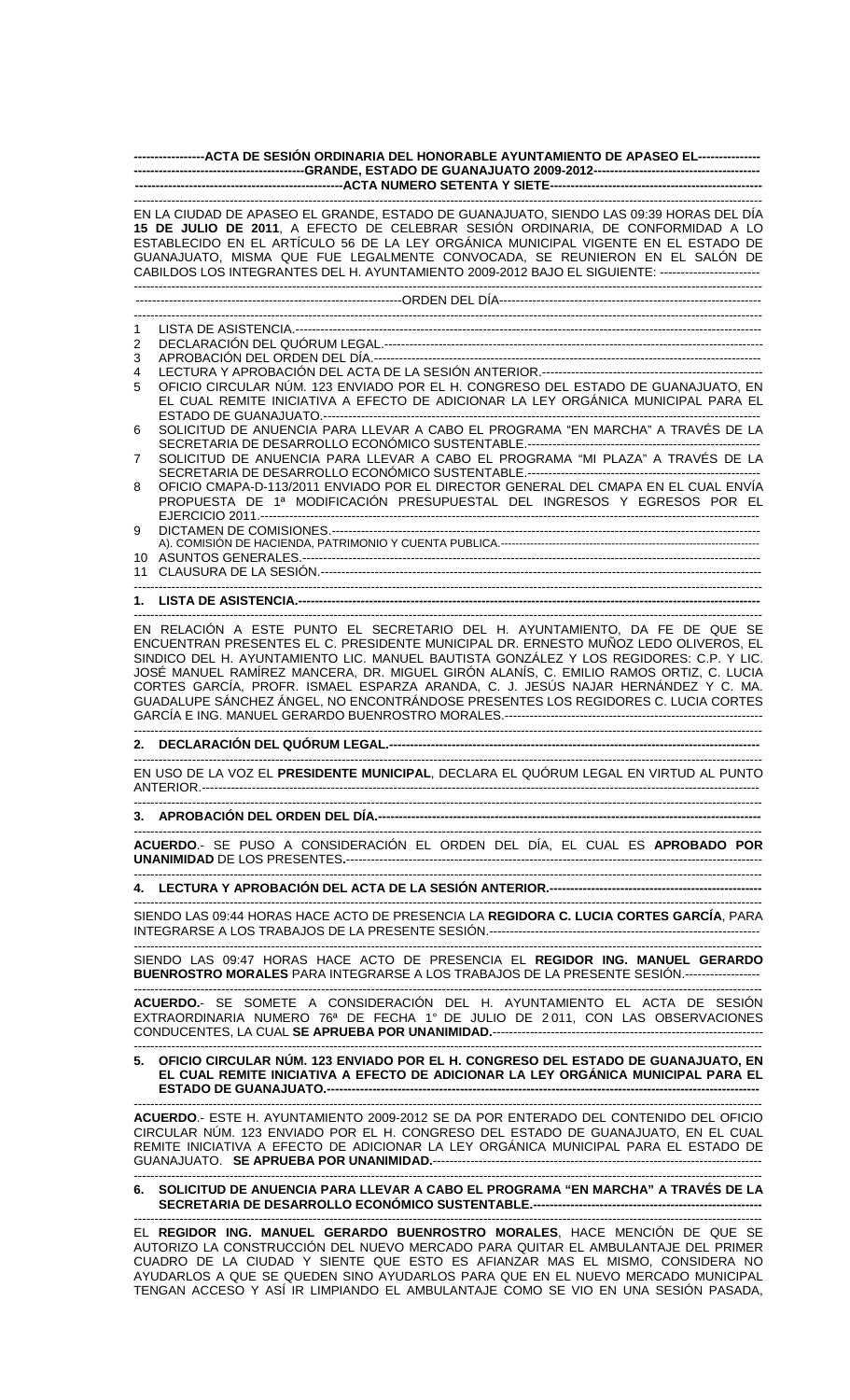ACLARA QUE NO ESTA EN CONTRA PUES TIENEN DERECHO DE COMERCIAR PERO HAY QUE REGULAR ESTO.---

------------------------------------------------------------------------------------------------------------------------------------------------------- EL **PRESIDENTE MUNICIPAL DR. ERNESTO MUÑOZ LEDO OLIVEROS**, MANIFIESTA QUE A ESTE RESPECTO HAY TRES SITUACIONES LA PRIMERA VER POR LA HIGIENE Y SALUD DE COMERCIANTES Y CONSUMIDORES, LA SEGUNDA ES MEJORAR LA IMAGEN DE LOS POCOS COMERCIANTES Y TERCERA DIALOGAR CON ELLOS PARA QUE SEAN REUBICADOS EN UN LUGAR ADECUADO PARA RESCATAR LOS ESPACIOS PÚBLICOS, PUES MUCHA GENTE OBTIENE SUS INGRESOS DE ESTE COMERCIO INFORMAL, Y SE LES DARIA LA OPORTUNIDAD PARA QUE SU INGRESO SEA MEJOR REMUNERADO.-----

------------------------------------------------------------------------------------------------------------------------------------------------------- EL **REGIDOR PROFR. ISMAEL ESPARZA ARANDA**, PREGUNTA SI YA SE PLATICO CON TODOS LOS AMBULANTES.----------------------------------------------------------------------------------------------------------------------------------

------------------------------------------------------------------------------------------------------------------------------------------------------- EL **SECRETARIO DEL H. AYUNTAMIENTO LIC. JUAN ANTONIO GARCÍA OLIVEROS**, MENCIONA QUE ESTO ES UN PARTE AGUAS QUE NO SE HA PLATICADO CON TODOS.--------------------------------------------------

------------------------------------------------------------------------------------------------------------------------------------------------------- LA **REGIDORA C. LUCIA CORTES GARCÍA**, SUGIERE QUE YA NO SE PONGAN MAS DE LOS QUE YA ESTÁN EN EL CENTRO.---------------------------------------------------------------------------------------------------------------------

-------------------------------------------------------------------------------------------------------------------------------------------------------

EL **REGIDOR ING. MANUEL GERARDO BUENROSTRO MORALES**, INSISTE EN QUE HAY UN REGLAMENTO QUE DICE QUE NO DEBE DE HABER EL AMBULANTAJE EN EL PRIMER CUADRO DE LA CIUDAD, HAY QUE MODIFICAR EL REGLAMENTO PARA ESTAR ACORDE CON LA LEY.---------------------------

------------------------------------------------------------------------------------------------------------------------------------------------------- EL **PRESIDENTE MUNICIPAL DR. ERNESTO MUÑOZ LEDO OLIVEROS**, DICE QUE LO QUE SE PUEDE HACER ES QUE NO HAYA NUEVOS Y LOS QUE YA ESTÁN RESPETARLOS, SIEMPRE SE HA DICHO QUE ESTAREMOS EN EL DIALOGO RESPETUOSO Y ABIERTO CON LOS COMERCIANTES Y LA CIUDADANÍA APASEENSE Y DENTRO DE ESTE DIALOGO TAMBIÉN PROCURAR QUE ESTE COMERCIO INFORMAL NO SIGA CRECIENDO DESORDENADAMENTE EN NUESTRA CIUDAD.----------

------------------------------------------------------------------------------------------------------------------------------------------------------- EL **REGIDOR DR. MIGUEL GIRÓN ALANÍS**, MANIFIESTA QUE EL NO LE VE NINGÚN PROBLEMA SI CIUDADES GRANDES LO HAN HECHO.-----------------------------------------------------------------------------------------------

------------------------------------------------------------------------------------------------------------------------------------------------------- **ACUERDO.**- SE OTORGA ANUENCIA PARA QUE SE LLEVE A CABO EN EL MUNICIPIO DE APASEO EL GRANDE EL PROGRAMA DE MODERNIZACIÓN AL COMERCIO DETALLISTA "EN MARCHA" EN EL CUAL EL GOBIERNO DEL ESTADO A TRAVÉS DE LA SECRETARIA DE DESARROLLO ECONÓMICO SUSTENTABLE APORTARA EL 60% Y EL MUNICIPIO APORTARA EL 40% (20% BENEFICIARIOS Y 20% MUNICIPIO), PARA EL CUAL SE ASIGNA LA CANTIDAD DE \$ 528,000.00 (QUINIENTOS VEINTIOCHO MIL PESOS 00/100M.N.) MISMA QUE SE TOMARA DE LA APORTACIÓN PARA BENEFICIARIOS DEL PROGRAMA ADRENEL 2010. **SE APRUEBA POR UNANIMIDAD.**-----------------------------------------------------------

------------------------------------------------------------------------------------------------------------------------------------------------------- **7. SOLICITUD DE ANUENCIA PARA LLEVAR A CABO EL PROGRAMA "MI PLAZA" A TRAVÉS DE LA SECRETARIA DE DESARROLLO ECONÓMICO SUSTENTABLE.-------------------------------------------------------**

------------------------------------------------------------------------------------------------------------------------------------------------------- EL **PRESIDENTE MUNICIPAL DR. ERNESTO MUÑOZ LEDO OLIVEROS**, MANIFIESTA QUE ESTO SERIA UNA OPORTUNIDAD PARA GENTE QUE TIENE MENOS CAPACIDAD ECONÓMICA.----------------------------------

------------------------------------------------------------------------------------------------------------------------------------------------------- EL **REGIDOR ING. MANUEL GERARDO BUENROSTRO MORALES**, HACE EL COMENTARIO DE QUE TIENE ENTENDIDO DE QUE ESTE PROGRAMA ES PARA COMERCIOS ESTABLECIDOS.------------------------------------

------------------------------------------------------------------------------------------------------------------------------------------------------- **ACUERDO**.- SE OTORGA ANUENCIA PARA QUE SE LLEVE A CABO EN EL MUNICIPIO DE APASEO EL GRANDE EL PROGRAMA "MI PLAZA" EN EL CUAL EL GOBIERNO DEL ESTADO A TRAVÉS DE LA SECRETARIA DE DESARROLLO ECONÓMICO SUSTENTABLE APORTARA EL 60% Y EL MUNICIPIO APORTARA EL 40% (20% BENEFICIARIOS Y 20% MUNICIPIO). **SE APRUEBA POR UNANIMIDAD.**-----------

------------------------------------------------------------------------------------------------------------------------------------------------------- **8. OFICIO CMAPA-D-113/2011 ENVIADO POR EL DIRECTOR GENERAL DEL CMAPA EN EL CUAL ENVÍA PROPUESTA DE 1ª MODIFICACIÓN PRESUPUESTAL DEL INGRESOS Y EGRESOS POR EL EJERCICIO 2011.--**-------------------------------------------------------------------------------------------------------------------------------------------------------

**ACUERDO**.- EL H. AYUNTAMIENTO 2009-2012 SE DA POR ENTERADO DE LA APROBACIÓN AL COMITÉ MUNICIPAL DE AGUA POTABLE Y ALCANTARILLADO DE APASEO EL GRANDE, GTO. (CMAPA) DE LA PROPUESTA DE 1ª MODIFICACIÓN PRESUPUESTAL AL PRESUPUESTO DE INGRESOS Y EGRESOS POR EL EJERCICIO DE 2011. **SE APRUEBA POR UNANIMIDAD.**----------------------------------------------------------------------------------------------------------------------------------------------------------------------------

**9. DICTAMEN DE COMISIONES.-A). COMISIÓN DE HACIENDA, PATRIMONIO Y CUENTA PUBLICA.---------------------------------------------------------------------** 

------------------------------------------------------------------------------------------------------------------------------------------------------- **A). COMISION DE HACIENDA, PATRIMONIO Y CUENTA PUBLICA.----**

------------------------------------------------------------------------------------------------------------------------------------------------------- **1**.- EL **SECRETARIO DEL H. AYUNTAMIENTO LIC. JUAN ANTONIO GARCÍA OLIVEROS** DA LECTURA AL DICTAMEN NO. CHPyCP/07/07/2011 RELATIVO A LOS SIGUIENTES PUNTOS: 1. OFICIO NO. IMIPE/434/02/11 ENVIADO POR EL CONSEJO DE ADMINISTRACIÓN Y GOBIERNO DEL INSTITUTO MUNICIPAL DE INFORMACIÓN Y PLANEACIÓN ESTRATÉGICA DE APASEO EL GRANDE, GUANAJUATO (IMIPE), EN EL CUAL PRESENTA CUARTO INFORME TRIMESTRAL 2010, 2. EL PLAN DE TRABAJO ANUAL 2011 DE LA CONTRALORÍA MUNICIPAL, 3. EL INFORME DE ACTIVIDADES DE LA CONTRALORÍA MUNICIPAL, PERÍODO 11 DE DICIEMBRE DE 2010 AL 10 DE FEBRERO DE 2011, 4. OFICIO NO. R/019/2011 ENVIADO POR EL REGIDOR ING. MANUEL GERARDO BUENROSTRO MORALES EN EL CUAL SOLICITA DAR SEGUIMIENTO A RECOMENDACIÓN DE CONTRALORÍA MUNICIPAL, 5. OFICIO NO. TM/101/2011, ENVIADO POR LA TESORERA MUNICIPAL EN EL CUAL SOLICITA DAR DE BAJA LA CUENTA CATASTRAL NO. 03r00021701 A NOMBRE DE CARLOS RICO SÁNCHEZ Y 6. INFORME DE ACTIVIDADES DE LA CONTRALORÍA MUNICIPAL, PERÍODO 11 DE FEBRERO AL 10 DE ABRIL DE 2011, EN LOS CUALES SE RESUELVE LO SIGUIENTE: **PRIMERO**.- ESTA COMISIÓN RESULTÓ COMPETENTE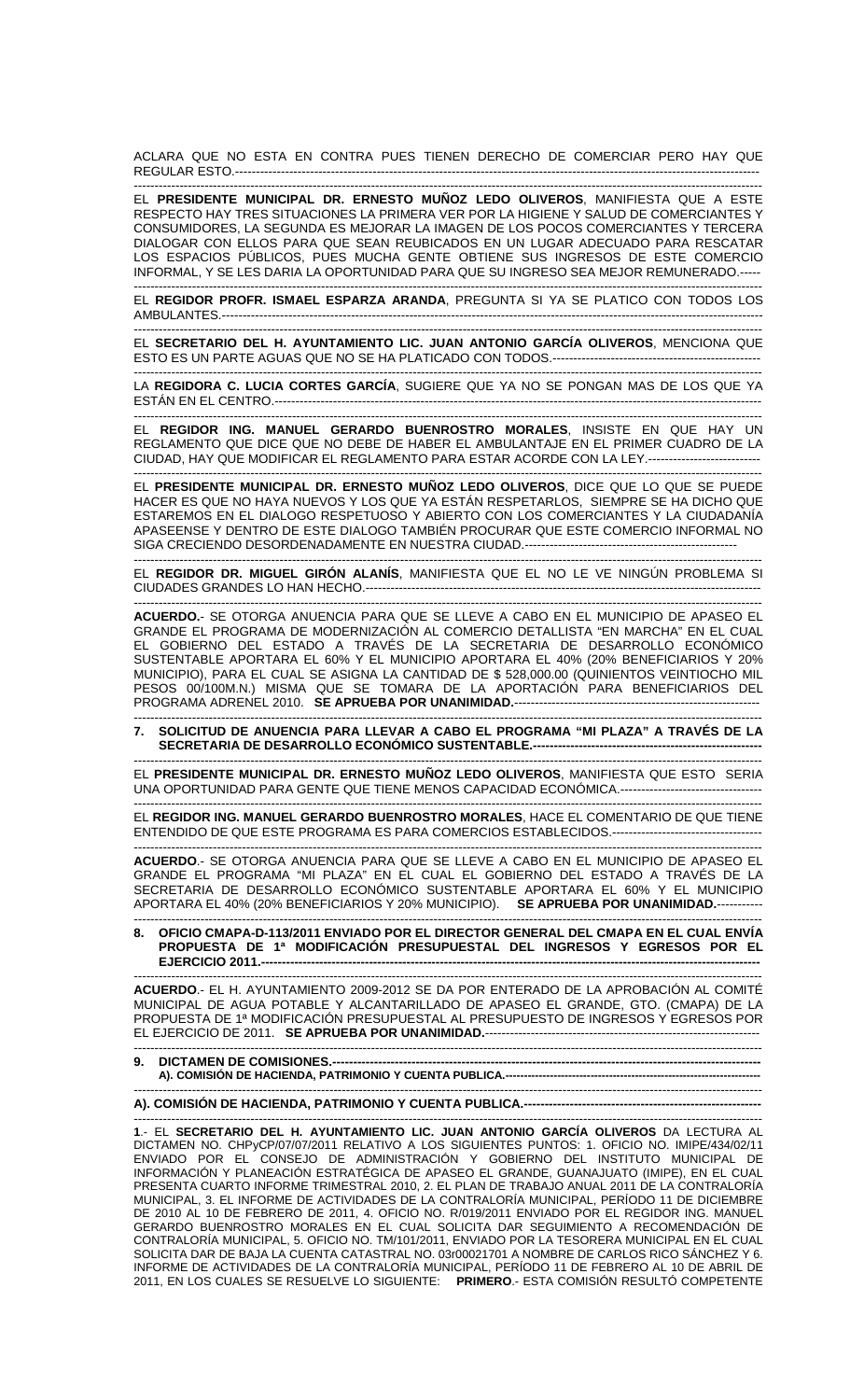PARA CONOCER DEL PRESENTE ASUNTO DE CONFORMIDAD AL ARTÍCULO INVOCADO EN EL PROEMIO DEL PRESENTE DICTAMEN. EN RELACIÓN AL PUNTO **NO. 1**, RESPECTO DEL OFICIO NO. IMIPE/434/02/11 ENVIADO POR EL CONSEJO DE ADMINISTRACIÓN Y GOBIERNO DEL INSTITUTO MUNICIPAL DE INFORMACIÓN Y PLANEACIÓN ESTRATÉGICA DE APASEO EL GRANDE, GUANAJUATO (IMIPE), EN EL CUAL PRESENTA CUARTO INFORME TRIMESTRAL 2010, ESTA COMISIÓN DE HACIENDA, PATRIMONIO Y CUENTA PÚBLICA Y DERIVADO DEL ANÁLISIS DEL MISMO, NOS DAMOS POR ENTERADOS DEL CUARTO INFORME TRIMESTRAL 2010 Y SE LE RECOMIENDA AL INSTITUTO COORDINARSE CON LA DIRECCIÓN DE PLANEACIÓN Y DESARROLLO URBANO EN LAS ACCIONES QUE SE LLEVEN A CABO DENTRO DEL MUNICIPIO POR AUTORIDADES FEDERALES Y ESTATALES. EN RELACIÓN AL PUNTO **NO. 2**, RESPECTO DEL PLAN DE TRABAJO ANUAL 2011 DE LA CONTRALORÍA MUNICIPAL Y DERIVADO DEL ANÁLISIS DEL MISMO, ESTA COMISIÓN DE HACIENDA, PATRIMONIO Y CUENTA PÚBLICA NO TIENE NINGÚN INCONVENIENTE EN APROBAR EL PLAN DE TRABAJO ANUAL 2011 DE LA CONTRALORÍA MUNICIPAL. EN RELACIÓN AL PUNTO **NO. 3**, RESPECTO DEL INFORME DE ACTIVIDADES DE LA CONTRALORÍA MUNICIPAL, PERÍODO 11 DE DICIEMBRE DE 2010 AL 10 DE FEBRERO DE 2011 Y DERIVADO DEL ANÁLISIS DEL MISMO, SE SOLICITA SE DIRIJA UN OFICIO AL TESORERO MUNICIPAL DONDE SE LE REQUIERA INFORME DEL ESTADO QUE GUARDA LAS OBSERVACIONES EMITIDAS POR EL ÓRGANO DE CONTROL INTERNO RESPECTO DEL PERÍODO DEL 11 DE DICIEMBRE DE 2010 AL 10 DE FEBRERO DE 2011 PLASMADAS EN EL OFICIO CM/047/02/11, ASÍ COMO LO RELACIONADO CON LAS CUENTAS QUE NO HAN SIDO SALDADAS AL 31 DE OCTUBRE DE 2010. SE SOLICITA SE DIRIJA UN OFICIO AL DIRECTOR DE OBRAS PÚBLICAS PARA QUE NOS INFORME SOBRE LAS OBSERVACIONES EMITIDAS POR EL ÓRGANO DE CONTROL INTERNO RESPECTO DE LOS MEMORÁNDUM 1, 2 Y 3 ASÍ COMO EL OFICIO CM/015/02/2011 QUE ENVÍA LA CONTRALORÍA MUNICIPAL. EN RELACIÓN AL PUNTO **NO. 4,** RESPECTO AL OFICIO NO. R/019/2011 ENVIADO POR EL REGIDOR ING. MANUEL GERARDO BUENROSTRO MORALES EN EL CUAL SOLICITA DAR SEGUIMIENTO A RECOMENDACIÓN DE CONTRALORÍA MUNICIPAL Y DERIVADO DEL ANÁLISIS DEL MISMO ESTA COMISIÓN DE HACIENDA, PATRIMONIO Y CUENTA PÚBLICA, CONCLUYE SOLICITAR A LA OFICIAL MAYOR LA REPARACIÓN DEL ODÓMETRO PARA REGISTRAR EL KILOMETRAJE DEL PARQUE VEHICULAR DEL MUNICIPIO DERIVADO DEL OFICIO CM/159/06/10 DE FECHA 10 DE JUNIO DE 2010 EMITIDO POR EL ÓRGANO DE CONTROL INTERNO. ASÍ MISMO SE LE SOLICITA LLEVAR A CABO UNA REVISIÓN DEL CONTROL DEL COMBUSTIBLE DEBIDO A QUE LOS RENDIMIENTOS NO SE AJUSTAN A LA REALIDAD. EN RELACIÓN AL PUNTO **NO. 5,** RESPECTO AL OFICIO NO. TM/101/2011 ENVIADO POR LA TESORERA MUNICIPAL EN EL CUAL SOLICITA DAR DE BAJA LA CUENTA CATASTRAL NO. 03r00021701 A NOMBRE DE CARLOS RICO SÁNCHEZ Y DERIVADO DEL ANÁLISIS DEL MISMO, ESTA COMISIÓN DE HACIENDA, PATRIMONIO Y CUENTA PÚBLICA SOLICITA A LA SUBDIRECCIÓN DE IMPUESTO INMOBILIARIO Y CATASTRO AMPLIAR LA INFORMACIÓN SOBRE LA CUENTA CATASTRAL NÚMERO 03R00021700 A NOMBRE DE RICO SÁNCHEZ CARLOS QUIEN SOLICITA SEA DADA DE BAJA, YA QUE UNA VEZ ANALIZADA PRESENTA ALGUNAS INCONSISTENCIAS Y CON LO SOLICITADO ESTAREMOS EN CONDICIONES DE EMITIR UN DICTAMEN. EN RELACIÓN AL PUNTO **NO. 6**, RESPECTO DEL INFORME DE ACTIVIDADES DE LA CONTRALORÍA MUNICIPAL, PERÍODO 11 DE FEBRERO AL 10 DE ABRIL DE 2011 Y DERIVADO DEL ANÁLISIS DEL MISMO, ESTA COMISIÓN DE HACIENDA, PATRIMONIO Y CUENTA PÚBLICA SOLICITA AL ENCARGADO DE DESPACHO DE LA TESORERÍA MUNICIPAL INFORME DEL ESTADO QUE GUARDA LAS OBSERVACIONES EMITIDAS POR EL ÓRGANO DE CONTROL INTERNO CORRESPONDIENTES AL PERÍODO 11 DE FEBRERO AL 10 DE ABRIL 2011 PLASMADAS EN EL OFICIO CM133/04/11 DE FECHA 8 DE ABRIL DE 2011, LA COMISIÓN SOLICITA AL DIRECTOR DE CMAPA INFORME DEL ESTADO QUE GUARDA LAS OBSERVACIONES EMITIDAS POR EL ÓRGANO DE CONTROL INTERNO CORRESPONDIENTES AL PERÍODO 11 DE FEBRERO AL 10 DE ABRIL 2011 PLASMADAS EN EL OFICIO CM134/04/11 DE FECHA 8 DE ABRIL DE 2011. LA COMISIÓN SOLICITA A LA DIRECTORA DEL DIF MUNICIPAL INFORME DEL ESTADO QUE GUARDA LAS OBSERVACIONES EMITIDAS POR EL ÓRGANO DE CONTROL INTERNO CORRESPONDIENTES AL PERÍODO 11 DE FEBRERO AL 10 DE ABRIL DE 2011 PLASMADAS EN EL OFICIO CM135/04/11 DE FECHA 8 DE ABRIL DE 2011. LA COMISIÓN SOLICITA AL DIRECTOR DE OBRAS PÚBLICAS NOS INFORME DEL ESTADO QUE GUARDA LAS OBSERVACIONES EMITIDAS POR EL ÓRGANO DE CONTROL INTERNO RESPECTO DE LOS MEMORÁNDUM REFERENTE A 14 CONTRATOS DE OBRA EN VARIAS COMUNIDADES:

- OFICIO CM/108/03/11
- MEMORÁNDUM SOBRE REPORTE DE CONTRATACIÓN Y VISITA DE OBRA CONTRATO MAG/DOPM/037/005/2011
- MEMORÁNDUM DEL CONTRATO MAG/DOPM/033/112/2010
- MEMORÁNDUM DEL CONTRATO MAG/DOPM/LS-002/103-2010
- MEMORÁNDUM 5 OBRAS EN DIFERENTES COMUNIDADES
- MEMORÁNDUM DE CONTRATO MAG/DOPM/033/109/2010
- OFICIO CM128/03/2011
- MEMORÁNDUM MAG/DOPM
- PROYECTO 115-2011
- OFICIO CM/137/04/2011.

**TERCERO.-** ESTA COMISIÓN DE HACIENDA, PATRIMONIO Y CUENTA PÚBLICA PONE A CONSIDERACIÓN DE ESTE H. AYUNTAMIENTO EL PRESENTE DICTAMEN PARA SU APROBACIÓN O LO CONDUCENTE", DICTAMEN QUE SE ANEXA AL APÉNDICE DEL ACTA DE LA PRESENTE SESIÓN.----

------------------------------------------------------------------------------------------------------------------------------------------------------- **ACUERDO**.- SE APRUEBAS EL DICTAMEN NO. CHPyCP/07/07/2011 DE LA COMISIÓN DE HACIENDA, PATRIMONIO Y CUENTA PUBLICA, RELATIVO A LOS SIGUIENTES PUNTOS: 1. OFICIO NO. IMIPE/434/02/11 ENVIADO POR EL CONSEJO DE ADMINISTRACIÓN Y GOBIERNO DEL INSTITUTO MUNICIPAL DE INFORMACIÓN Y PLANEACIÓN ESTRATÉGICA DE APASEO EL GRANDE, GUANAJUATO (IMIPE), EN EL CUAL PRESENTA CUARTO INFORME TRIMESTRAL 2010, 2. EL PLAN DE TRABAJO ANUAL 2011 DE LA CONTRALORÍA MUNICIPAL, 3. EL INFORME DE ACTIVIDADES DE LA CONTRALORÍA MUNICIPAL, PERÍODO 11 DE DICIEMBRE DE 2010 AL 10 DE FEBRERO DE 2011, 4. OFICIO NO. R/019/2011 ENVIADO POR EL REGIDOR ING. MANUEL GERARDO BUENROSTRO MORALES EN EL CUAL SOLICITA DAR SEGUIMIENTO A RECOMENDACIÓN DE CONTRALORÍA MUNICIPAL, 5. OFICIO NO. TM/101/2011, ENVIADO POR LA TESORERA MUNICIPAL EN EL CUAL SOLICITA DAR DE BAJA LA CUENTA CATASTRAL NO. 03r00021701 A NOMBRE DE CARLOS RICO SÁNCHEZ Y 6. INFORME DE ACTIVIDADES DE LA CONTRALORÍA MUNICIPAL, PERÍODO 11 DE FEBRERO AL 10 DE ABRIL DE 2011: **SE APRUEBA POR UNANIMIDAD.----**

------------------------------------------------------------------------------------------------------------------------------------------------------- **2**.- EL **SECRETARIO DEL H. AYUNTAMIENTO LIC. JUAN ANTONIO GARCÍA OLIVEROS** DA LECTURA AL DICTAMEN NO. CHPyCP/08/07/2011 RELATIVO A LOS SIGUIENTES PUNTOS: 1. OFICIO NO. 06897 ENVIADO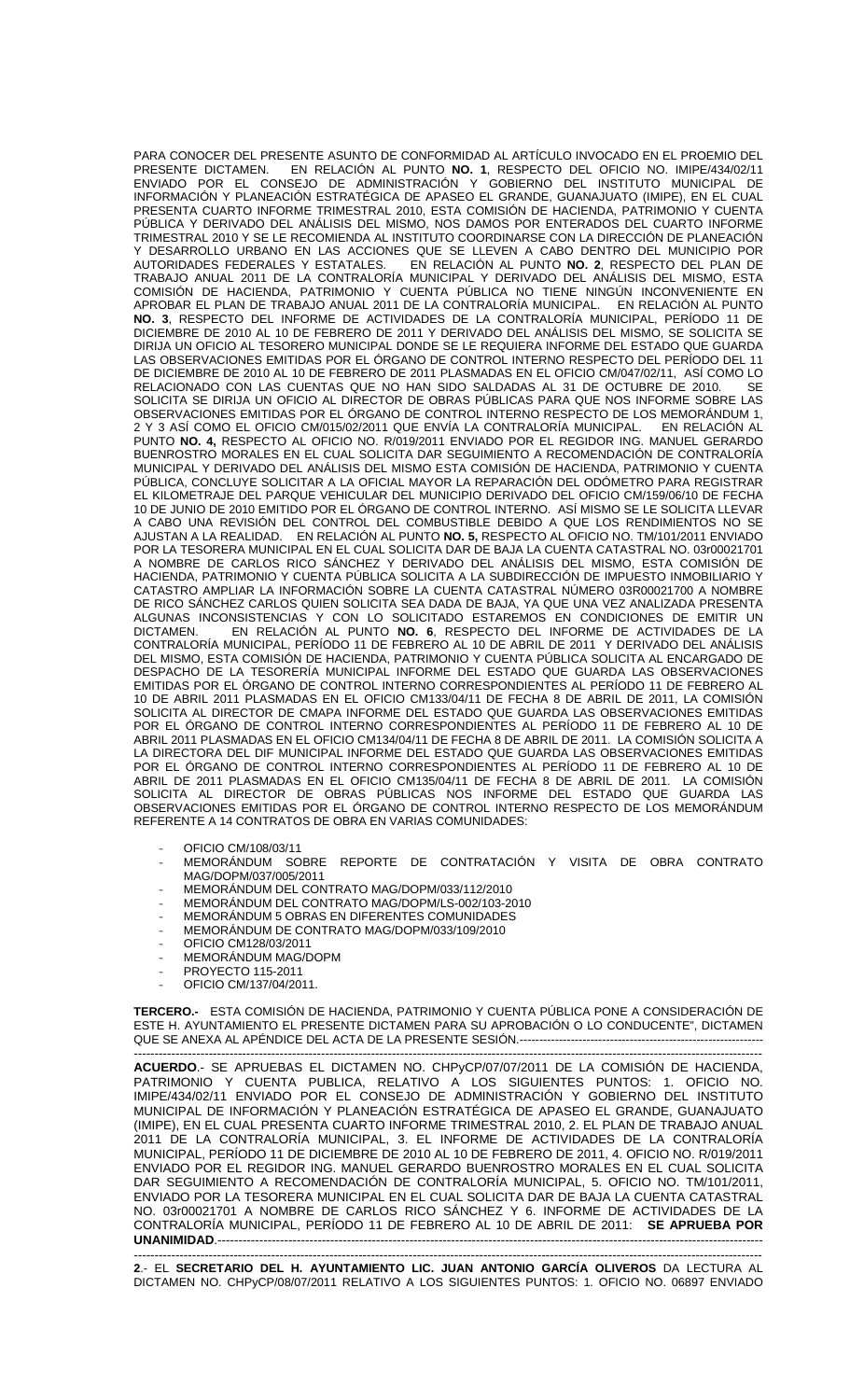POR EL CONGRESO DEL ESTADO EN EL CUAL REMITE INFORME DE RESULTADOS, DICTAMEN Y ACUERDOS RELATIVOS A LA REVISIÓN PRACTICADA A LAS OPERACIONES REALIZADAS CON RECURSOS DE LOS FONDOS DEL RAMO 33 Y DE OBRA PÚBLICA, CORRESPONDIENTES AL PERÍODO COMPRENDIDO DEL 1° DE ENERO AL 31 DE DICIEMBRE DEL EJERCICIO FISCAL 2009, 2. SOLICITUD DE APOYO PARA LA COMPRA DE UN TRANSFORMADOR POR PARTE DEL DIRECTOR DE LA TELESECUNDARIA 370 DE LA COMUNIDAD DE EL CASTILLO, 3. OFICIO NO. IMIPE/525/05/11 ENVIADO POR EL DIRECTOR GENERAL DEL IMIPE EN EL CUAL HACE DEL CONOCIMIENTO Y PONE A CONSIDERACIÓN EL OFICIO QUE CONTIENE LA 2ª. MODIFICACIÓN DEL PRESUPUESTO DEL EJERCICIO 2011 DEL INSTITUTO MUNICIPAL DE INFORMACIÓN Y PLANEACIÓN ESTRATÉGICA DE APASEO EL GRANDE, GUANAJUATO Y 4. INFORME DE ACTIVIDADES DE LA CONTRALORÍA MUNICIPAL, PERÍODO 11 DE ABRIL AL 10 DE JUNIO DE 2011, EN LOS CUALES SE RESUELVE LO SIGUIENTE: **PRIMERO.**- ESTA COMISIÓN RESULTÓ COMPETENTE PARA CONOCER DEL PRESENTE ASUNTO DE CONFORMIDAD AL ARTÍCULO INVOCADO EN EL PROEMIO DEL PRESENTE DICTAMEN. EN RELACIÓN AL **1er**. PUNTO, RESPECTO DEL OFICIO NO. 06897 ENVIADO POR EL CONGRESO DEL ESTADO EN EL CUAL REMITE INFORME DE RESULTADOS, DICTAMEN Y ACUERDOS RELATIVOS A LA REVISIÓN PRACTICADA A LAS OPERACIONES REALIZADAS CON RECURSOS DE LOS FONDOS DEL RAMO 33 Y DE OBRA PÚBLICA, CORRESPONDIENTES AL PERÍODO COMPRENDIDO DEL 1° DE E NERO AL 31 DE DICIEMBRE DEL EJERCICIO FISCAL 2009, DERIVADO DEL ANÁLISIS DEL MISMO, ESTA COMISIÓN CONCLUYE QUE EL INFORME DE RESULTADOS, DICTAMEN Y ACUERDOS RELATIVOS A LA REVISIÓN PRACTICADA A LAS OPERACIONES REALIZADAS CON RECURSOS DE LOS FONDOS DEL RAMO 33 Y DE OBRA PÚBLICA, CORRESPONDIENTES AL PERÍODO COMPRENDIDO DEL 1° DE ENERO AL 31 DE DICIEM BRE DEL EJERCICIO FISCAL 2009, YA ESTÁ SIENDO ATENDIDO POR LA DIRECCIÓN DE OBRAS PÚBLICAS Y LOS INVOLUCRADOS, PARA LO CUAL ANEXAMOS COPIA SIMPLE DEL ACTA PARCIAL EMITIDA POR EL ÓRGANO DE FISCALIZACIÓN SUPERIOR DONDE INDICA COMO OBSERVACIONES: DEL PUNTO 2.1 INCISO A) SE CONSIDERA SOLVENTADA, DEL PUNTO 2.1 INCISO B) SE CONSIDERA NO SOLVENTADA, DEL PUNTO 2.1 INCISO C) SE CONSIDERA SOLVENTADA, DEL PUNTO 2.1 INCISO D) SE CONSIDERA NO SOLVENTADA, DEL PUNTO 2.1 INCISO E) SE CONSIDERA SOLVENTADA, DEL PUNTO 2.2 INCISO B) SE CONSIDERA NO SOLVENTADA, DEL PUNTO 2.3 INCISO A) SE CONSIDERA NO SOLVENTADA, DEL PUNTO 2.3 INCISO B) SE CONSIDERA NO SOLVENTADA, DEL PUNTO 2.5 SE CONSIDERA SOLVENTADA, DEL PUNTO 2.7 INCISO A) SE CONSIDERA SOLVENTADA, DEL PUNTO 2.7 INCISO B) SE CONSIDERA NO SOLVENTADA, DEL PUNTO 2.8 INCISO A) SE CONSIDERA NO SOLVENTADA, DEL PUNTO 2.10 SE CONSIDERA NO SOLVENTADA, DEL PUNTO 2.11 SE CONSIDERA SOLVENTADA, DEL PUNTO 2.12 SE CONSIDERA NO SOLVENTADA, DEL PUNTO 2.13 INCISO A) SE CONSIDERA NO ATENDIDA, DEL PUNTO 2.13 INCISO B) SE CONSIDERA NO ATENDIDA, DEL PUNTO 2.13 INCISO C) SE CONSIDERA NO ATENDIDA, DEL PUNTO 2.13 INCISO D.1) SE CONSIDERA NO ATENDIDA, DEL PUNTO 2.13 INCISO D.2) SE CONSIDERA NO ATENDIDA, DEL PUNTO 2.13 INCISO D.3) SE CONSIDERA NO ATENDIDA, DEL PUNTO 2.13 INCISO D.4) SE CONSIDERA NO ATENDIDA Y DEL PUNTO 2.13 INCISO E) SE CONSIDERA NO ATENDIDA. IGUALMENTE CONTRALORÍA MUNICIPAL REALIZÓ LA RADICACIÓN DEL EXPEDIENTE PRA/040/2011 EN LA QUE ACTUALMENTE SE ESTÁN DESAHOGANDO LAS AUDIENCIAS DE OFRECIMIENTO, ADMISIÓN Y DESAHOGO DE PRUEBAS Y ALEGATOS. EN ESTOS MOMENTOS LA DIRECCIÓN DE OBRAS PÚBLICAS INFORMA QUE LOS AUDITORES DEL ÓRGANO DE FISCALIZACIÓN SUPERIOR EL DÍA DE HOY 7 DE JULIO DEL 2011 LLEVARON A CABO REVISIÓN FÍSICA DE LAS OBSERVACIONES NO SOLVENTADAS CON ANTERIORIDAD A FIN DE CORROBORAR LAS ACCIONES QUE SE LLEVARON A CABO PARA LA SOLVENTACIÓN DE LAS MISMAS, LAS CUALES SE DETERMINARÁN EN EL ACTA PARCIAL LEVANTADA EN CAMPO DE LA CUAL SE DARÁ CONOCIMIENTO A LA CONTRALORÍA MUNICIPAL Y A ESTA COMISIÓN PARA LOS FINES CORRESPONDIENTES, ESTA COMISIÓN SOLICITA, DERIVADO DEL ANÁLISIS QUE SE HIZO, QUE EL EXPEDIENTE SE ENVÍE A LA COMISIÓN DE GOBIERNO, REGLAMENTOS Y JUSTICIA MUNICIPAL, QUE DE ACUERDO AL REGLAMENTO INTERIOR DE LA ADMINISTRACIÓN PÚBLICA ES LA INDICADA PARA EMITIR SU DICTAMEN CORRESPONDIENTE Y EL H. AYUNTAMIENTO SEA EL QUE EMITA LA RESOLUCIÓN CONFORME AL ART. 8 DE LA LEY DE RESPONSABILIDADES DE LOS SERVIDORES PÚBLICOS DEL ESTADO DE GUANAJUATO. EN RELACIÓN AL **2do.** PUNTO, RESPECTO DE LA SOLICITUD DE APOYO PARA LA COMPRA DE UN TRANSFORMADOR POR PARTE DEL DIRECTOR DE LA TELESECUNDARIA 370 DE LA COMUNIDAD DE EL CASTILLO, DERIVADO DEL ANÁLISIS DE LA PRESENTE SOLICITUD, ESTA COMISIÓN ACUERDA INSTRUIR AL DIRECTOR DE SERVICIOS GENERALES NEGOCIACIÓN CON LA DIRECTORA DEL HOSPITAL COMUNITARIO DE APASEO EL GRANDE, AUTORICE PASAR UNA LÍNEA SUBTERRÁNEA POR SU TERRENO PARA SUMINISTRAR ENERGÍA ELÉCTRICA A LA TELESECUNDARIA DE LA COMUNIDAD DE EL CASTILLO UBICADA EN LA PARTE POSTERIOR DEL INMUEBLE QUE OCUPA EL CENTRO DE SALUD. EN RELACIÓN AL **3er.** PUNTO, RESPECTO DEL OFICIO NO. IMIPE/525/05/11 ENVIADO POR EL DIRECTOR GENERAL DEL IMIPE EN EL CUAL HACE DEL CONOCIMIENTO Y PONE A CONSIDERACIÓN EL OFICIO QUE CONTIENE LA 2ª. MODIFICACIÓN DEL PRESUPUESTO DEL EJERCICIO 2011 DEL INSTITUTO MUNICIPAL DE INFORMACIÓN Y PLANEACIÓN ESTRATÉGICA DE APASEO EL GRANDE, GUANAJUATO Y DERIVADO DEL ANÁLISIS DEL MISMO, LA COMISIÓN DE HACIENDA DICTAMINA QUE NO EXISTEN OBSERVACIONES A LA 2da. MODIFICACIÓN DEL PRESUPUESTO DEL EJERCICIO 2011 DEL INSTITUTO MUNICIPAL DE INFORMACIÓN Y PLANEACIÓN ESTRATÉGICA DEL<br>MUNICIPIO DE APASEO EL GRANDE. EN RELACIÓN AL 4to. PUNTO, DONDE EL H. AYUNTAMIENTO SE DA EN RELACIÓN AL 4to. PUNTO, DONDE EL H. AYUNTAMIENTO SE DA POR ENTERADO DEL INFORME DE ACTIVIDADES DE LA CONTRALORÍA MUNICIPAL, PERÍODO 11 DE ABRIL AL 10 DE JUNIO DE 2011 SE REALIZA ANÁLISIS DEL INFORME DE ACTIVIDADES DE LA CONTRALORÍA MUNICIPAL DEL PERÍODO 11 DE ABRIL AL 10 DE JUNIO DE 2011. LA COMISIÓN DE HACIENDA, PATRIMONIO Y CUENTA PÚBLICA RECOMIENDA AL PLENO DEL H. AYUNTAMIENTO REALIZAR LAS SIGUIENTES ACCIONES A FIN DE DAR SEGUIMIENTO A LAS OBSERVACIONES EMITIDAS POR EL ÓRGANO DE CONTROL INTERNO-CONTRALORÍA MUNICIPAL, EN SU INFORME DE ACTIVIDADES DEL PERÍODO 11 DE ABRIL AL 10 DE JUNIO DE 2011: **1**. SOLICITAR MEDIANTE OFICIO DIRIGIDO A LA LIC. VIRGINIA ARIAS MARTÍNEZ, OFICIAL MAYOR, EL CUMPLIMIENTO A LAS RECOMENDACIONES EMITIDAS POR LA CONTRALORÍA MUNICIPAL MEDIANTE OFICIO NO. CM254/06/10 DE FECHA 10 DE JUNIO DEL 2011, REFERENTE A LA REVISIÓN Y CONTROL INTERNO DE COMBUSTIBLE Y LUBRICANTES DE CADA UNA DE LAS DIRECCIONES; ANEXANDO LA RELACIÓN DEL PARQUE VEHICULAR POR DIRECCIÓN Y POR UNIDAD (7 HOJAS). INFORMANDO AL H. AYUNTAMIENTO DE SU AVANCE. **2**. SOLICITAR MEDIANTE OFICIO DIRIGIDO AL C.P. GUSTAVO HUERTA GARCÍA, ENCARGADO DE DESPACHO DE LA TESORERÍA MUNICIPAL, EL CUMPLIMIENTO A LAS RECOMENDACIONES EMITIDAS POR LA CONTRALORÍA MUNICIPAL MEDIANTE OFICIO NO. CM254/06/10 DE FECHA 10 DE JUNIO DEL 2011, REFERENTE A LA REVISIÓN Y CONTROL INTERNO DE COMBUSTIBLE Y LUBRICANTES; ANEXANDO LA RELACIÓN DEL PARQUE VEHICULAR POR DIRECCIÓN Y POR UNIDAD (7 HOJAS). INFORMANDO AL H. AYUNTAMIENTO DE SU AVANCE. **3**. SOLICITAR MEDIANTE OFICIO DIRIGIDO AL ING. LUIS LÓPEZ HERRERA, DIRECTOR DE OBRAS PÚBLICAS MUNICIPALES, EL CUMPLIMIENTO A LAS RECOMENDACIONES EMITIDAS POR LA CONTRALORÍA MUNICIPAL MEDIANTE OFICIO NO. CM254/06/10 DE FECHA 10 DE JUNIO DEL 2011, REFERENTE A LA REVISIÓN Y CONTROL INTERNO DE COMBUSTIBLE Y LUBRICANTES; ANEXANDO LA RELACIÓN DEL PARQUE VEHICULAR DE SU DIRECCIÓN. INFORMÁNDOLE ADEMÁS QUE ÉL ES EL RESPONSABLE DE LA EFICIENTE Y CORRECTA APLICACIÓN DEL PRESUPUESTO DE EGRESOS ANUAL DE SU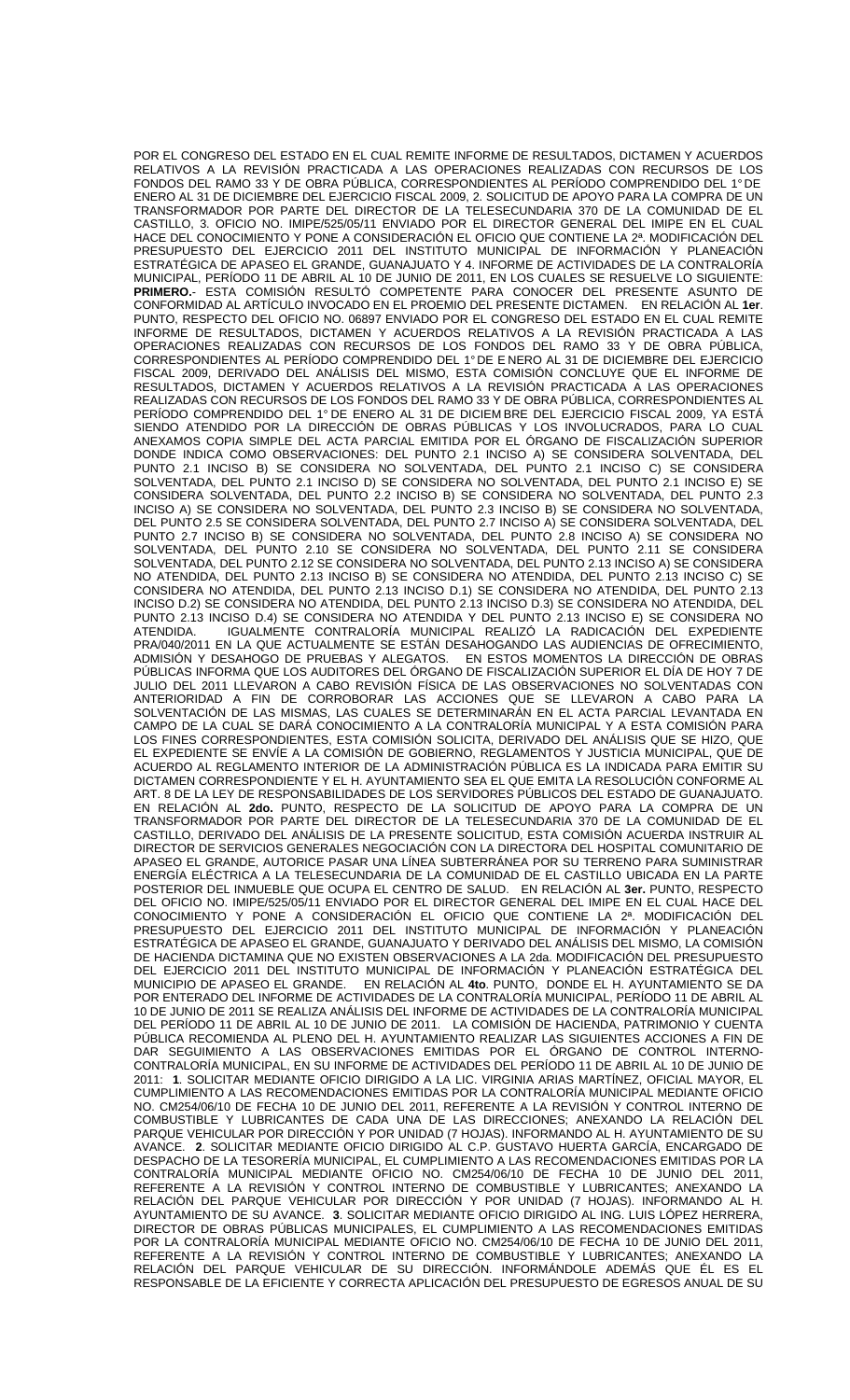DIRECCIÓN. INFORMANDO AL H. AYUNTAMIENTO DE SU AVANCE. **4**. SOLICITAR MEDIANTE OFICIO DIRIGIDO AL LIC. PAULO CABRERA LAZARINI, DIRECTOR DE SERVICIOS GENERALES Y ECOLOGÍA, EL CUMPLIMIENTO A LAS RECOMENDACIONES EMITIDAS POR LA CONTRALORÍA MUNICIPAL MEDIANTE OFICIO NO. CM254/06/10 DE FECHA 10 DE JUNIO DEL 2011, REFERENTE A LA REVISIÓN Y CONTROL INTERNO DE COMBUSTIBLE Y LUBRICANTES; ANEXANDO LA RELACIÓN DEL PARQUE VEHICULAR DE SU DIRECCIÓN. INFORMÁNDOLE ADEMÁS QUE ÉL ES EL RESPONSABLE DE LA EFICIENTE Y CORRECTA APLICACIÓN DEL PRESUPUESTO DE EGRESOS ANUAL DE SU DIRECCIÓN. INFORMANDO AL H. AYUNTAMIENTO DE SU AVANCE. **5**. SOLICITAR MEDIANTE OFICIO DIRIGIDO AL LIC. JESÚS SALGADO MARTÍNEZ, DIRECTOR DE SEGURIDAD PÚBLICA, VIALIDAD Y TRANSPORTE, EL CUMPLIMIENTO A LAS RECOMENDACIONES EMITIDAS POR LA CONTRALORÍA MUNICIPAL MEDIANTE OFICIO NO. CM254/06/10 DE FECHA 10 DE JUNIO DEL 2011, REFERENTE A LA REVISIÓN Y CONTROL INTERNO DE COMBUSTIBLE Y LUBRICANTES; ANEXANDO LA RELACIÓN DEL PARQUE VEHICULAR DE SU DIRECCIÓN. INFORMÁNDOLE ADEMÁS QUE ÉL ES EL RESPONSABLE DE LA EFICIENTE Y CORRECTA APLICACIÓN DEL PRESUPUESTO DE EGRESOS ANUAL DE SU DIRECCIÓN. INFORMANDO AL H. AYUNTAMIENTO DE SU AVANCE. **6**. SOLICITAR MEDIANTE OFICIO DIRIGIDO AL ARQ. JOAQUÍN DE LA CRUZ ÁVILA, DIRECTOR DE DESARROLLO URBANO, EL CUMPLIMIENTO A LAS RECOMENDACIONES EMITIDAS POR LA CONTRALORÍA MUNICIPAL MEDIANTE OFICIO NO. CM254/06/10 DE FECHA 10 DE JUNIO DEL 2011, REFERENTE A LA REVISIÓN Y CONTROL INTERNO DE COMBUSTIBLE Y LUBRICANTES; ANEXANDO LA RELACIÓN DEL PARQUE VEHICULAR DE SU DIRECCIÓN. INFORMÁNDOLE ADEMÁS QUE ÉL ES EL RESPONSABLE DE LA EFICIENTE Y CORRECTA APLICACIÓN DEL PRESUPUESTO DE EGRESOS ANUAL DE SU DIRECCIÓN. INFORMANDO AL H. AYUNTAMIENTO DE SU AVANCE. **7**. SOLICITAR MEDIANTE OFICIO DIRIGIDO AL C. JUAN MANDUJANO RAMÍREZ, DIRECTOR DE DESARROLLO RURAL, EL CUMPLIMIENTO A LAS RECOMENDACIONES EMITIDAS POR LA CONTRALORÍA MUNICIPAL MEDIANTE OFICIO NO. CM254/06/10 DE FECHA 10 DE JUNIO DEL 2011, REFERENTE A LA REVISIÓN Y CONTROL INTERNO DE COMBUSTIBLE Y LUBRICANTES; ANEXANDO LA RELACIÓN DEL PARQUE VEHICULAR DE SU DIRECCIÓN. INFORMÁNDOLE ADEMÁS QUE ÉL ES EL RESPONSABLE DE LA EFICIENTE Y CORRECTA APLICACIÓN DEL PRESUPUESTO DE EGRESOS ANUAL DE SU DIRECCIÓN. INFORMANDO AL H. AYUNTAMIENTO DE SU AVANCE. **8**. SOLICITAR MEDIANTE OFICIO DIRIGIDO A LA LIC. KATYA CRISTINA SOTO ESCAMILLA, DIRECTORA DE DESARROLLO SOCIAL, EL CUMPLIMIENTO A LAS RECOMENDACIONES EMITIDAS POR LA CONTRALORÍA MUNICIPAL MEDIANTE OFICIO NO. CM254/06/10 DE FECHA 10 DE JUNIO DEL 2011, REFERENTE A LA REVISIÓN Y CONTROL INTERNO DE COMBUSTIBLE Y LUBRICANTES; ANEXANDO LA RELACIÓN DEL PARQUE VEHICULAR DE SU DIRECCIÓN. INFORMÁNDOLE ADEMÁS QUE ÉL ES EL RESPONSABLE DE LA EFICIENTE Y CORRECTA APLICACIÓN DEL PRESUPUESTO DE EGRESOS ANUAL DE SU DIRECCIÓN. INFORMANDO AL H. AYUNTAMIENTO DE SU AVANCE. **9**. SOLICITAR MEDIANTE OFICIO DIRIGIDO AL C. MARTÍN MANRÍQUEZ PIEDRA, ENCARGADO DEL ÁREA DE FISCALIZACIÓN, EL CUMPLIMIENTO A LAS RECOMENDACIONES EMITIDAS POR LA CONTRALORÍA MUNICIPAL MEDIANTE OFICIO NO. CM254/06/10 DE FECHA 10 DE JUNIO DEL 2011, REFERENTE A LA REVISIÓN Y CONTROL INTERNO DE COMBUSTIBLE Y LUBRICANTES; ANEXANDO LA RELACIÓN DEL PARQUE VEHICULAR DE SU ÁREA. INFORMÁNDOLE ADEMÁS QUE ÉL ES EL RESPONSABLE DE LA EFICIENTE Y CORRECTA APLICACIÓN DEL PRESUPUESTO DE EGRESOS ANUAL DE SU ÁREA. INFORMANDO AL H. AYUNTAMIENTO DE SU AVANCE. **10**. SOLICITAR MEDIANTE OFICIO DIRIGIDO A LA C. MA. ELENA AYALA RODRÍGUEZ, SUBDIRECTORA DE IMPUESTO INMOBILIARIO Y CATASTRO, EL CUMPLIMIENTO A LAS RECOMENDACIONES EMITIDAS POR LA CONTRALORÍA MUNICIPAL MEDIANTE OFICIO NO. CM254/06/10 DE FECHA 10 DE JUNIO DEL 2011, REFERENTE A LA REVISIÓN Y CONTROL INTERNO DE COMBUSTIBLE Y LUBRICANTES; ANEXANDO LA RELACIÓN DEL PARQUE VEHICULAR DE SU ÁREA. INFORMÁNDOLE ADEMÁS QUE ELLA ES LA RESPONSABLE DE LA EFICIENTE Y CORRECTA APLICACIÓN DEL PRESUPUESTO DE EGRESOS ANUAL DE SU ÁREA. INFORMANDO AL H. AYUNTAMIENTO DE SU AVANCE. **11**. SOLICITAR MEDIANTE OFICIO DIRIGIDO A LA LIC. VIRGINIA ARIAS MARTÍNEZ, OFICIAL MAYOR, EL CUMPLIMIENTO A LAS RECOMENDACIONES EMITIDAS POR LA CONTRALORÍA MUNICIPAL MEDIANTE OFICIO NO. CM254/06/10 DE FECHA 10 DE JUNIO DEL 2011, REFERENTE A LA REVISIÓN Y CONTROL INTERNO DE COMBUSTIBLE Y LUBRICANTES; ANEXANDO LA RELACIÓN DEL PARQUE VEHICULAR DE SU DIRECCIÓN. INFORMÁNDOLE ADEMÁS QUE ÉL ES EL RESPONSABLE DE LA EFICIENTE Y CORRECTA APLICACIÓN DEL PRESUPUESTO DE EGRESOS ANUAL DE SU DIRECCIÓN. INFORMANDO AL H. AYUNTAMIENTO DE SU AVANCE. **12**. SOLICITAR MEDIANTE OFICIO DIRIGIDO AL ING. ALBERTO RICO ARELLANO, DIRECTOR DE CASA DE LA CULTURA, EL CUMPLIMIENTO A LAS RECOMENDACIONES EMITIDAS POR LA CONTRALORÍA MUNICIPAL MEDIANTE OFICIO NO. CM254/06/10 DE FECHA 10 DE JUNIO DEL 2011, REFERENTE A LA REVISIÓN Y CONTROL INTERNO DE COMBUSTIBLE Y LUBRICANTES; ANEXANDO LA RELACIÓN DEL PARQUE VEHICULAR DE SU DIRECCIÓN. INFORMÁNDOLE ADEMÁS QUE ÉL ES EL RESPONSABLE DE LA EFICIENTE Y CORRECTA APLICACIÓN DEL PRESUPUESTO DE EGRESOS ANUAL DE SU DIRECCIÓN. INFORMANDO AL H. AYUNTAMIENTO DE SU AVANCE. **13**. SOLICITAR MEDIANTE OFICIO DIRIGIDO AL LIC. MANUEL BAUTISTA GONZÁLEZ, SÍNDICO DEL H. AYUNTAMIENTO, EL CUMPLIMIENTO A LAS RECOMENDACIONES EMITIDAS POR LA CONTRALORÍA MUNICIPAL MEDIANTE OFICIO NO. CM254/06/10 DE FECHA 10 DE JUNIO DEL 2011, REFERENTE A LA REVISIÓN Y CONTROL INTERNO DE COMBUSTIBLE Y LUBRICANTES; ANEXANDO LA RELACIÓN DEL PARQUE VEHICULAR DE SU ÁREA. INFORMÁNDOLE ADEMÁS QUE ÉL ES EL RESPONSABLE DE LA EFICIENTE Y CORRECTA APLICACIÓN DEL PRESUPUESTO DE EGRESOS ANUAL DE SU ÁREA. INFORMANDO AL H. AYUNTAMIENTO DE SU AVANCE. **14**. SOLICITAR MEDIANTE OFICIO DIRIGIDO AL LIC. JUAN ANTONIO GARCÍA OLIVEROS, SECRETARIO DEL H. AYUNTAMIENTO, EL CUMPLIMIENTO A LAS RECOMENDACIONES EMITIDAS POR LA CONTRALORÍA MUNICIPAL MEDIANTE OFICIO NO. CM254/06/10 DE FECHA 10 DE JUNIO DEL 2011, REFERENTE A LA REVISIÓN Y CONTROL INTERNO DE COMBUSTIBLE Y LUBRICANTES; ANEXANDO LA RELACIÓN DEL PARQUE VEHICULAR DE SU DIRECCIÓN. INFORMÁNDOLE ADEMÁS QUE ÉL ES EL RESPONSABLE DE LA EFICIENTE Y CORRECTA APLICACIÓN DEL PRESUPUESTO DE EGRESOS ANUAL DE SU DIRECCIÓN. INFORMANDO AL H. AYUNTAMIENTO DE SU AVANCE. **15**. SOLICITAR MEDIANTE OFICIO DIRIGIDO AL LIC. HUGO ENRIQUE HERNÁNDEZ ROMÁN, JUEZ MUNICIPAL, EL CUMPLIMIENTO A LAS RECOMENDACIONES EMITIDAS POR LA CONTRALORÍA MUNICIPAL MEDIANTE OFICIO NO. CM254/06/10 DE FECHA 10 DE JUNIO DEL 2011, REFERENTE A LA REVISIÓN Y CONTROL INTERNO DE COMBUSTIBLE Y LUBRICANTES; ANEXANDO LA RELACIÓN DEL PARQUE VEHICULAR DE SU DIRECCIÓN. INFORMÁNDOLE ADEMÁS QUE ÉL ES EL RESPONSABLE DE LA EFICIENTE Y CORRECTA APLICACIÓN DEL PRESUPUESTO DE EGRESOS ANUAL DE SU DIRECCIÓN. INFORMANDO AL H. AYUNTAMIENTO DE SU AVANCE. **16**. SOLICITAR MEDIANTE OFICIO DIRIGIDO AL C. PEDRO SALVADOR CRUZ LARA, COORDINADOR MUNICIPAL DE PROTECCIÓN CIVIL, EL CUMPLIMIENTO A LAS RECOMENDACIONES EMITIDAS POR LA CONTRALORÍA MUNICIPAL MEDIANTE OFICIO NO. CM254/06/10 DE FECHA 10 DE JUNIO DEL 2011, REFERENTE A LA REVISIÓN Y CONTROL INTERNO DE COMBUSTIBLE Y LUBRICANTES; ANEXANDO LA RELACIÓN DEL PARQUE VEHICULAR DE SU ÁREA. INFORMÁNDOLE ADEMÁS QUE ÉL ES EL RESPONSABLE DE LA EFICIENTE Y CORRECTA APLICACIÓN DEL PRESUPUESTO DE EGRESOS ANUAL DE SU ÁREA. INFORMANDO AL H. AYUNTAMIENTO DE SU AVANCE. **17**. SOLICITAR MEDIANTE OFICIO DIRIGIDO AL INSTR. PEDRO SALVADOR CRUZ LARA, ENCARGADO DEL ÁREA DE BOMBEROS, EL CUMPLIMIENTO A LAS RECOMENDACIONES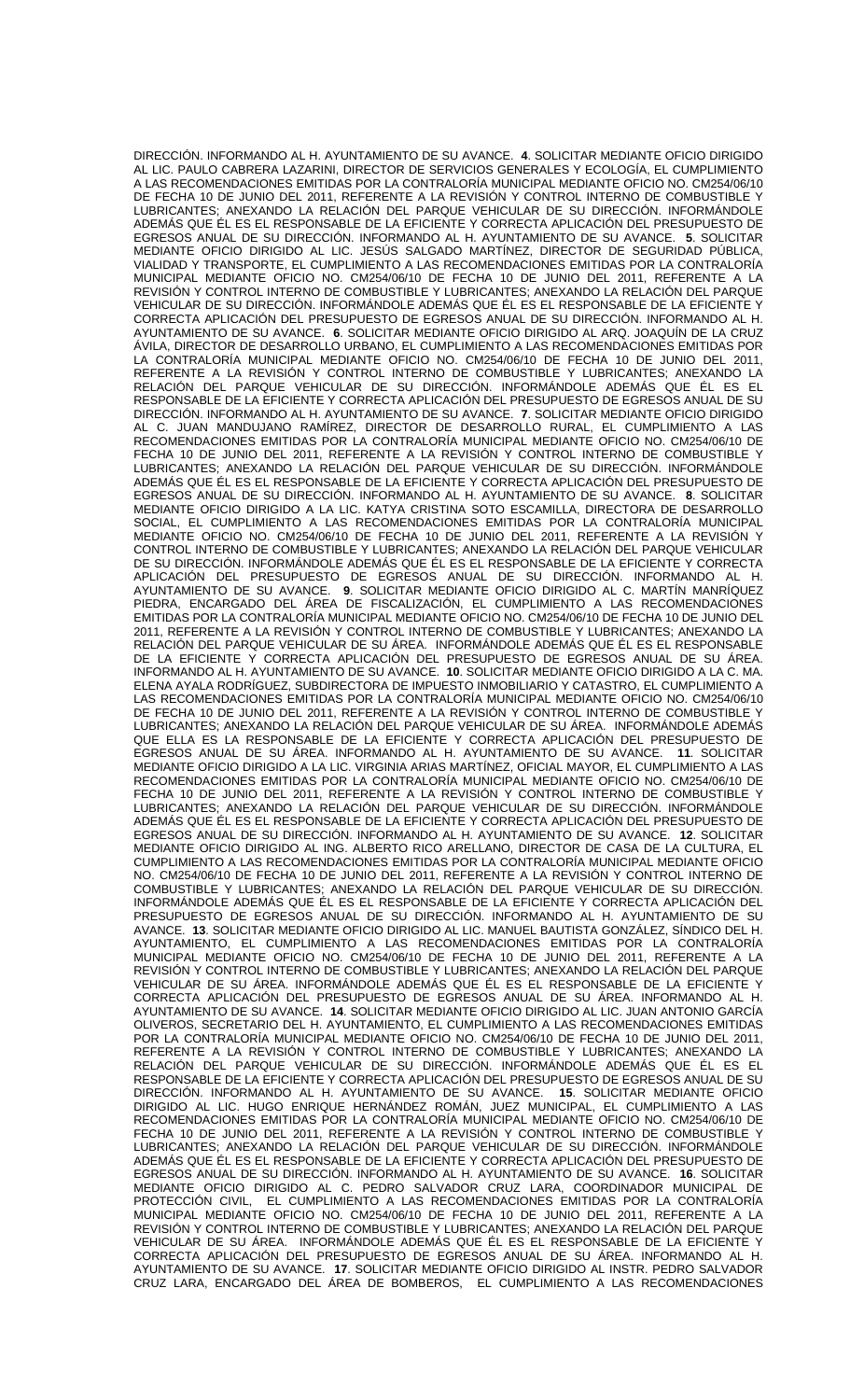EMITIDAS POR LA CONTRALORÍA MUNICIPAL MEDIANTE OFICIO NO. CM254/06/10 DE FECHA 10 DE JUNIO DEL 2011, REFERENTE A LA REVISIÓN Y CONTROL INTERNO DE COMBUSTIBLE Y LUBRICANTES; ANEXANDO LA RELACIÓN DEL PARQUE VEHICULAR DE SU ÁREA. INFORMÁNDOLE ADEMÁS QUE ÉL ES EL RESPONSABLE DE LA EFICIENTE Y CORRECTA APLICACIÓN DEL PRESUPUESTO DE EGRESOS ANUAL DE SU ÁREA. INFORMANDO AL H. AYUNTAMIENTO DE SU AVANCE. **18**. SOLICITAR MEDIANTE OFICIO DIRIGIDO A LA C.P. DELIA MORALES GARCÍA, CONTRALOR MUNICIPAL, EL CUMPLIMIENTO A LAS RECOMENDACIONES EMITIDAS POR LA CONTRALORÍA MUNICIPAL MEDIANTE OFICIO NO. CM254/06/10 DE FECHA 10 DE JUNIO DEL 2011, REFERENTE A LA REVISIÓN Y CONTROL INTERNO DE COMBUSTIBLE Y LUBRICANTES; ANEXANDO LA RELACIÓN DEL PARQUE VEHICULAR DE SU DIRECCIÓN. INFORMÁNDOLE ADEMÁS QUE ÉL ES EL RESPONSABLE DE LA EFICIENTE Y CORRECTA APLICACIÓN DEL PRESUPUESTO DE EGRESOS ANUAL DE SU DIRECCIÓN. INFORMANDO AL H. AYUNTAMIENTO DE SU AVANCE. EN LO REFERENTE A LAS OBSERVACIONES A LOS RECURSOS FINANCIEROS CORRESPONDIENTES AL RAMO 33, PERÍODO DICIEMBRE 2010 Y ENERO-MARZO 2011 OFICIO CM251/06/11 DE FECHA 8 DE JUNIO DE 2011 CONTENIDAS EN EL INFORME DE ACTIVIDADES DE LA CONTRALORÍA MUNICIPAL DEL PERÍODO 11 DE ABRIL AL 10 DE JUNIO DE 2011, LA COMISIÓN DE HACIENDA, PATRIMONIO Y CUENTA PÚBLICA RECOMIENDA AL PLENO DEL H. AYUNTAMIENTO: A) SE SOLICITE AL TESORERO MUNICIPAL, C.P. GUSTAVO HUERTA GARCÍA LA SOLVENTACIÓN AL PLIEGO DE OBSERVACIONES Y RECOMENDACIONES DE LOS MESES SIGUIENTES;

- DICIEMBRE 2010, CHEQUE NO. 128, 679, 146, 769, 726 Y 728.
- ENERO 2011, CHEQUE NO. 730 Y 158.
- MARZO 2011, CHEQUE NO. 3, 79, 86 Y 87

INFORMANDO AL H. AYUNTAMIENTO DEL AVANCE.

B) IGUALMENTE LAS OBSERVACIONES A LAS PÓLIZAS DE INGRESOS NÚMEROS;

 - 3, 5, 23, 10, 12, 32, 1, 5, 7, 19, 35, 37, 1, 11, 15, 21, 23, 25 Y 27 QUE SE RELACIONAN EN EL ANEXO DEL OFICIO CM251/06/11.

INFORMANDO AL H. AYUNTAMIENTO DEL AVANCE.

EN LO REFERENTE A LAS OBSERVACIONES A LA OBRA PÚBLICA CONTENIDAS EN EL INFORME DE ACTIVIDADES DE LA CONTRALORÍA MUNICIPAL DEL PERÍODO 11 DE ABRIL AL 10 DE JUNIO DEL 2011, LA COMISIÓN DE HACIENDA, PATRIMONIO Y CUENTA PÚBLICA RECOMIENDA AL PLENO DEL H. AYUNTAMIENTO: SE SOLICITE AL DIRECTOR DE OBRAS PÚBLICAS EL ING. LUIS LÓPEZ HERRERA LA SOLVENTACIÓN DE LAS OBSERVACIONES Y RECOMENDACIONES CONTENIDAS EN EL INFORME DE CONTRALORÍA DEL PERÍODO 11 DE ABRIL AL 10 DE JUNIO DEL 2011 CONTENIDAS EN LOS SIGUIENTES MEMORÁNDUM Y OFICIOS;

- MEMORÁNDUM CONTRATO MAG/DOPM/033/113-2010 DE FECHA 12 ABRIL 2011.
- MEMORÁNDUM CONTRATO MAG/DOPM/033/003-2011 DE FECHA 12 ABRIL 2011.
- OFICIO CM/161/04/11 DE FECHA 12 ABRIL 2011.
- MEMORÁNDUM CONTRATO MAG/DOPM/AD/132-2009 DE FECHA 15 ABRIL 2011.
- OFICIO CM/181/04/11 DE FECHA 27 ABRIL 2011.
- MEMORÁNDUM CONTRATO MAG/DOPM/033/061-2010 DE FECHA 15 ABRIL 2011.
- MEMORÁNDUM CONTRATO MAG/DOPM/LS/003-2011.
- MEMORÁNDUM CONTRATO MAG/DOPM/LS/004-2011.
- OFICIO CM/225/05/2011 DE FECHA 23 MAYO 2011.
- MEMORÁNDUM CONTRATO MAG/DOPM/3X1/097-2010 DE FECHA 25 MAYO 2011.
- MEMORÁNDUM CONTRATO MAG/DOPM/13P/006-2011 DE FECHA 31 MAYO 2011.
- MEMORÁNDUM CONTRATO MAG/DOPM/LS-002/103-2010 DE FECHA 2 MAYO 2011.

INFORMANDO AL H. AYUNTAMIENTO DEL AVANCE.

**TERCERO**.- ESTA COMISIÓN DE HACIENDA, PATRIMONIO Y CUENTA PÚBLICA PONE A CONSIDERACIÓN DE ESTE H. AYUNTAMIENTO EL PRESENTE DICTAMEN PARA SU APROBACIÓN O LO CONDUCENTE", DICTAMEN QUE SE ANEXA AL APÉNDICE DEL ACTA DE LA PRESENTE SESIÓN.--------------------------------------------------------------

------------------------------------------------------------------------------------------------------------------------------------------------------- **ACUERDO**.- SE APRUEBA EL DICTAMEN NO. CHPyCP/08/07/2011 DE LA COMISIÓN DE HACIENDA, PATRIMONIO Y CUENTA PUBLICA, RELATIVO A LOS SIGUIENTES PUNTOS: 1. OFICIO NO. 06897 ENVIADO POR EL CONGRESO DEL ESTADO EN EL CUAL REMITE INFORME DE RESULTADOS, DICTAMEN Y ACUERDOS RELATIVOS A LA REVISIÓN PRACTICADA A LAS OPERACIONES REALIZADAS CON RECURSOS DE LOS FONDOS DEL RAMO 33 Y DE OBRA PÚBLICA, CORRESPONDIENTES AL PERÍODO COMPRENDIDO DEL 1° DE ENERO AL 31 DE DICIEM BRE DEL EJERCICIO FISCAL 2009, 2. SOLICITUD DE APOYO PARA LA COMPRA DE UN TRANSFORMADOR POR PARTE DEL DIRECTOR DE LA TELESECUNDARIA 370 DE LA COMUNIDAD DE EL CASTILLO, 3. OFICIO NO. IMIPE/525/05/11 ENVIADO POR EL DIRECTOR GENERAL DEL IMIPE EN EL CUAL HACE DEL CONOCIMIENTO Y PONE A CONSIDERACIÓN EL OFICIO QUE CONTIENE LA 2ª. MODIFICACIÓN DEL PRESUPUESTO DEL EJERCICIO 2011 DEL INSTITUTO MUNICIPAL DE INFORMACIÓN Y PLANEACIÓN ESTRATÉGICA DE APASEO EL GRANDE, GUANAJUATO Y 4. INFORME DE ACTIVIDADES DE LA CONTRALORÍA MUNICIPAL, PERÍODO 11 DE ABRIL AL 10 DE JUNIO DE 2011. **SE APRUEBA POR UNANIMIDAD.**-----

-------------------------------------------------------------------------------------------------------------------------------------------------------

**10. ASUNTOS GENERALES.---**-------------------------------------------------------------------------------------------------------------------------------------------------------

**I. INTERVENCIÓN DEL SECRETARIO DEL H. AYUNTAMIENTO, LIC. JUAN ANTONIO GARCÍA OLIVEROS.** 

------------------------------------------------------------------------------------------------------------------------------------------------------- **A).** OFICIO NO. OM/2011 ENVIADO POR LA OFICIAL MAYOR EN EL CUAL SOLICITA SE APRUEBE LA CONTRATACIÓN DE PROMOTOR ENCARGADO DEL CAE PARA LA UVEG.---------------------------------------------- -------------------------------------------------------------------------------------------------------------------------------------------------------

EL **REGIDOR ING. MANUEL GERARDO BUENROSTRO MORALES**, MANIFIESTA QUE ES DE LA IDEA DE QUE NO SE PUEDE CARGAR CON EL SUELDO DE UNA PERSONA QUE VA A TRABAJAR EN OTRA INSTITUCIÓN, LA OPCIÓN SERIA REALIZAR UN CONVENIO DE COLABORACIÓN CON EL MUNICIPIO Y A